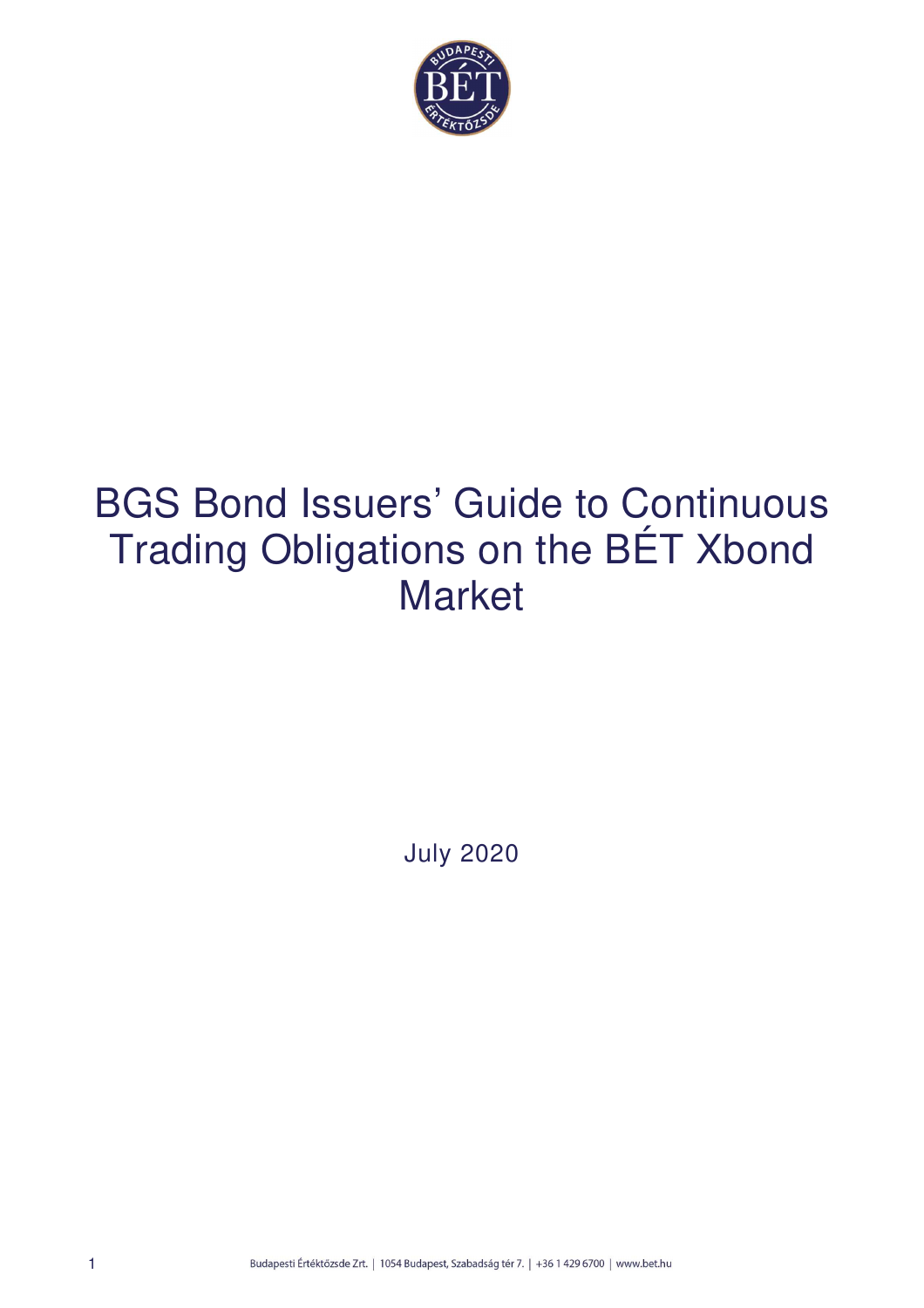

# Contents

| 1              |                                                                                                |  |  |  |
|----------------|------------------------------------------------------------------------------------------------|--|--|--|
| $\overline{c}$ |                                                                                                |  |  |  |
| 3              |                                                                                                |  |  |  |
|                |                                                                                                |  |  |  |
| $\overline{4}$ |                                                                                                |  |  |  |
|                | The main Elements of the Disclosure Obligations on the BÉT Xbond Market are:  5                |  |  |  |
|                | 4.1                                                                                            |  |  |  |
|                | 4.2 Extraordinary Disclosure, Disclosing Obligations of Inside Information According to MAR  6 |  |  |  |
|                |                                                                                                |  |  |  |
|                |                                                                                                |  |  |  |
|                |                                                                                                |  |  |  |
|                |                                                                                                |  |  |  |
|                | 4.5                                                                                            |  |  |  |
|                | 4.6                                                                                            |  |  |  |
|                | 4.8                                                                                            |  |  |  |
| 5              |                                                                                                |  |  |  |
|                |                                                                                                |  |  |  |
| 6              |                                                                                                |  |  |  |
|                | 6.1                                                                                            |  |  |  |
|                | 6.2                                                                                            |  |  |  |
|                | 6.3                                                                                            |  |  |  |
| 7              |                                                                                                |  |  |  |
| 8              |                                                                                                |  |  |  |
| 9              |                                                                                                |  |  |  |
|                |                                                                                                |  |  |  |
|                |                                                                                                |  |  |  |
|                |                                                                                                |  |  |  |
|                |                                                                                                |  |  |  |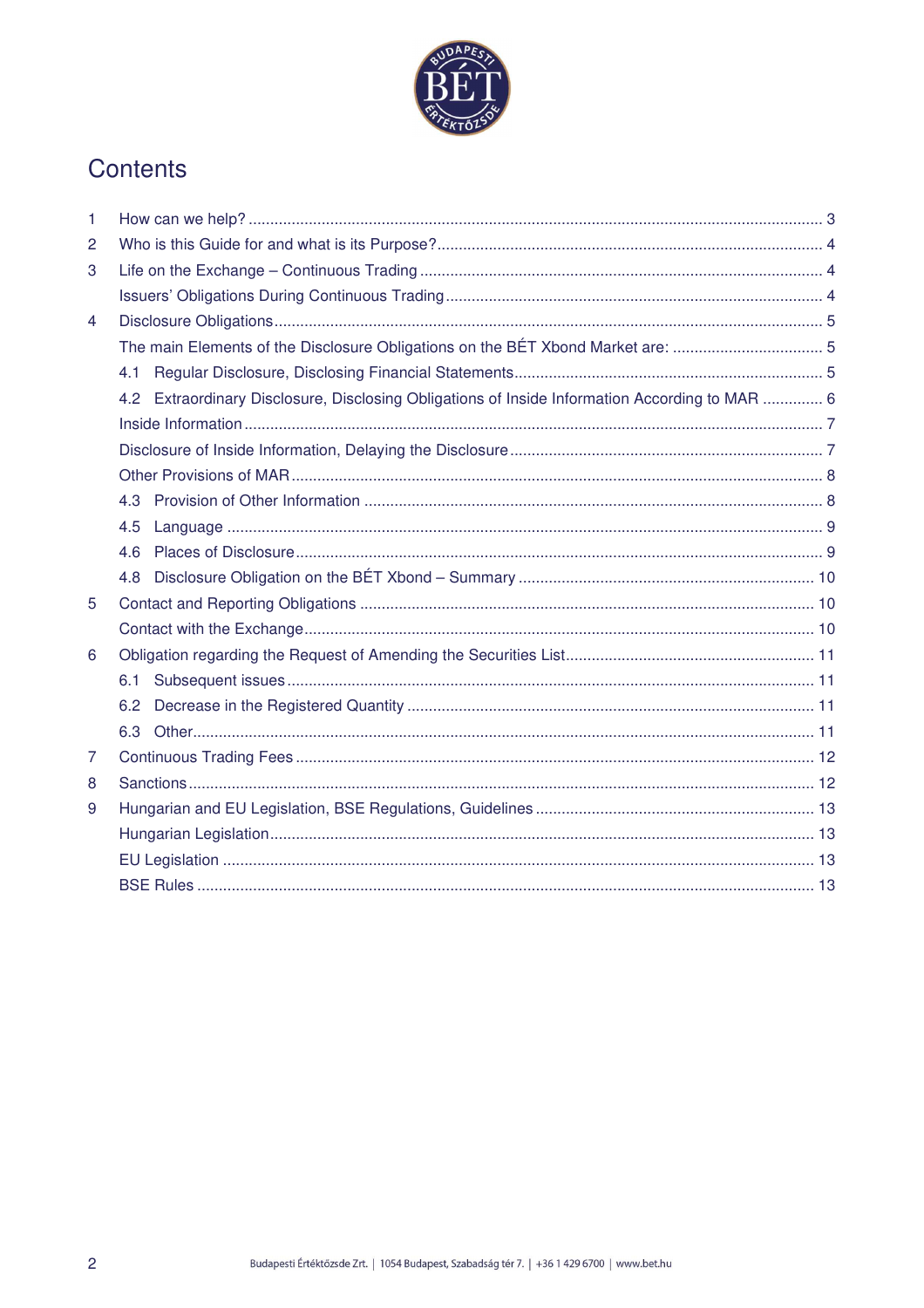

# 1 How can we help?

The BSE Listing Division gladly assists you in any questions regarding the continuous trading of bonds registered on the BÉT Xbond market, at the following contacts:

**Central e-mail: Central e-mail:** Kibtag@bse.hu

**Head of Listing Division:** László Dobrocsi, dr

Deputy Director Email: dobrocsil@bse.hu Phone: (+36 1) 429 6798 Mobile: (+36) 70 372 6898

**If you have any questions regarding the BÉT Xbond, please contact the following colleagues of the Listing Division:** 

> Gabriella Karsai Issuer Relations Officer Email: karsaig@bse.hu Tel.: (+36 1) 429 6797 Mobil: (+36) 20 274 6767

> Eszter Palcsó Junior Analyst Email: palcsoe@bse.hu Phone: (+36 1) 429 6852 Mobile: (+36) 20 254 6187

> Csilla Balló Issuer Relations Officer Email: ballocs@bse.hu Phone: (+36 1)429 6733 Mobile: (+36) 20 619 0582

Zsolt Bagdány Issuer Relations Officer Email: bagdanyzs@bse.hu Phone: (+36 1)429 6717 Mobile: (+36) 20 254 6187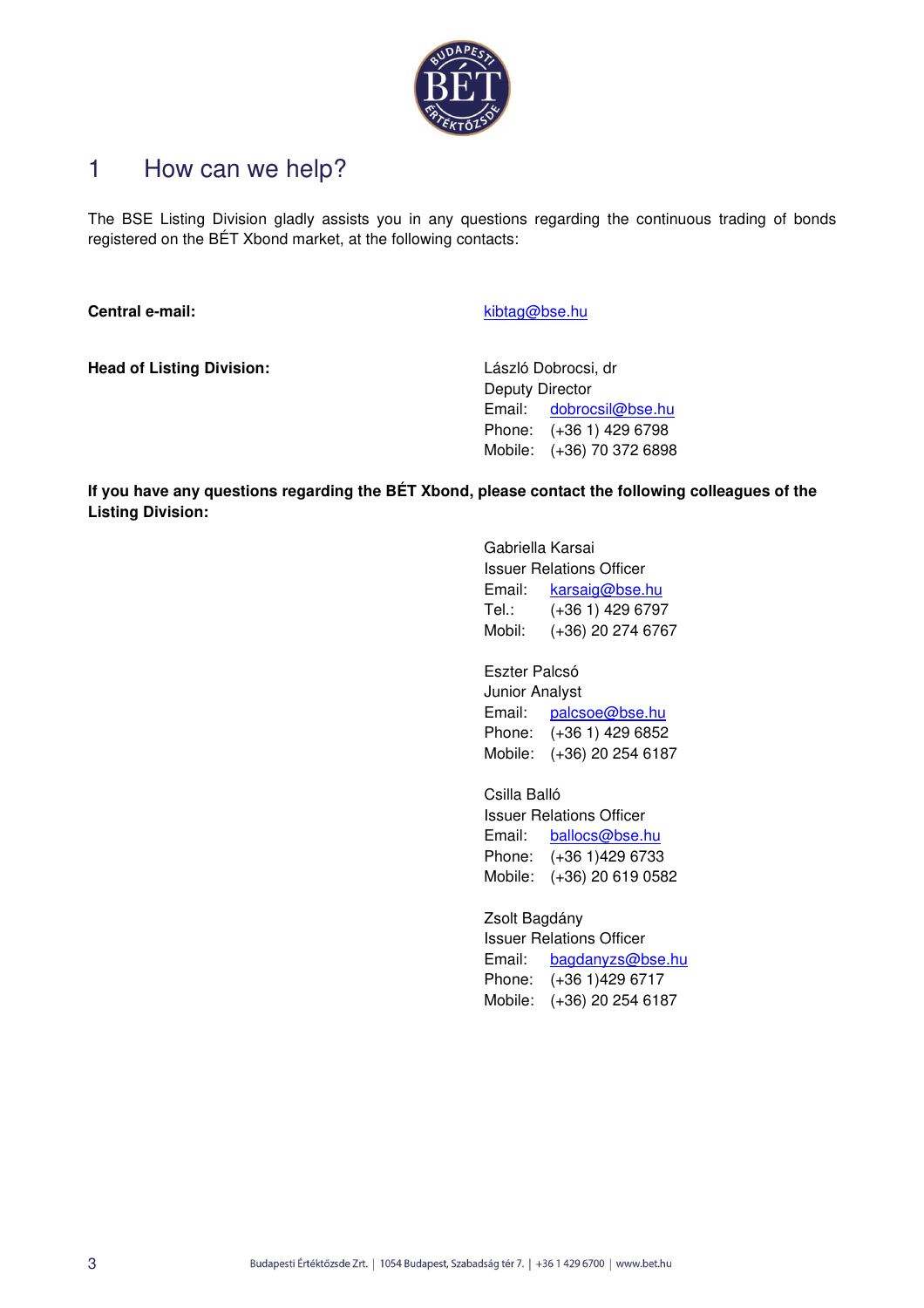

# 2 Who is this Guide for and what is its Purpose?

### **This guide is primarily intended for bond issuers participating in the Bond Funding for Growth Scheme (BGS) and for other issuers having their securities registered on the BÉT Xbond Market.**

This guide details the obligations of issuers of securities registered on the BÉT Xbond market, in particular:

- What disclosure obligations apply to issuers of the BÉT Xbond Market,
- What contact rules and reporting obligations issuers must comply with,
- When issuers must request the BSE to modify the securities list,
- What other special rules should issuers consider during the continuous trading,
- What are the fees to be paid by issuers,
- When do the issuer's obligations regarding the continuous trading cease.

# 3 Life on the Exchange – Continuous Trading

As opposed to the project nature of the registration process, continuous trading is a constant obligation lasting for years or even for decades – therefore **the tasks pertaining to continuous trading must be integrated into the issuer's practices**. Information and circumstances that are relevant to investors should be monitored continuously and, where appropriate, necessary actions should be taken, e.g. to inform the investors or to notify the BSE under the rules on contact.

During continuous trading, issuers must always comply with:

- the law and
- regulations specified in the BÉT Xbond General Terms of Service (hereinafter referred to as: BÉT Xbond GTS).

In principle, the **issuer and the security must comply at all times with the requirements of orderly, transparent** and **fair trading** and must ensure not to jeopardize the interests of investors and the proper operation of the BÉT Xbond market during continuous trading.

### Issuers' Obligations During Continuous Trading

During continuous trading, issuers must comply with the following obligations in particular:

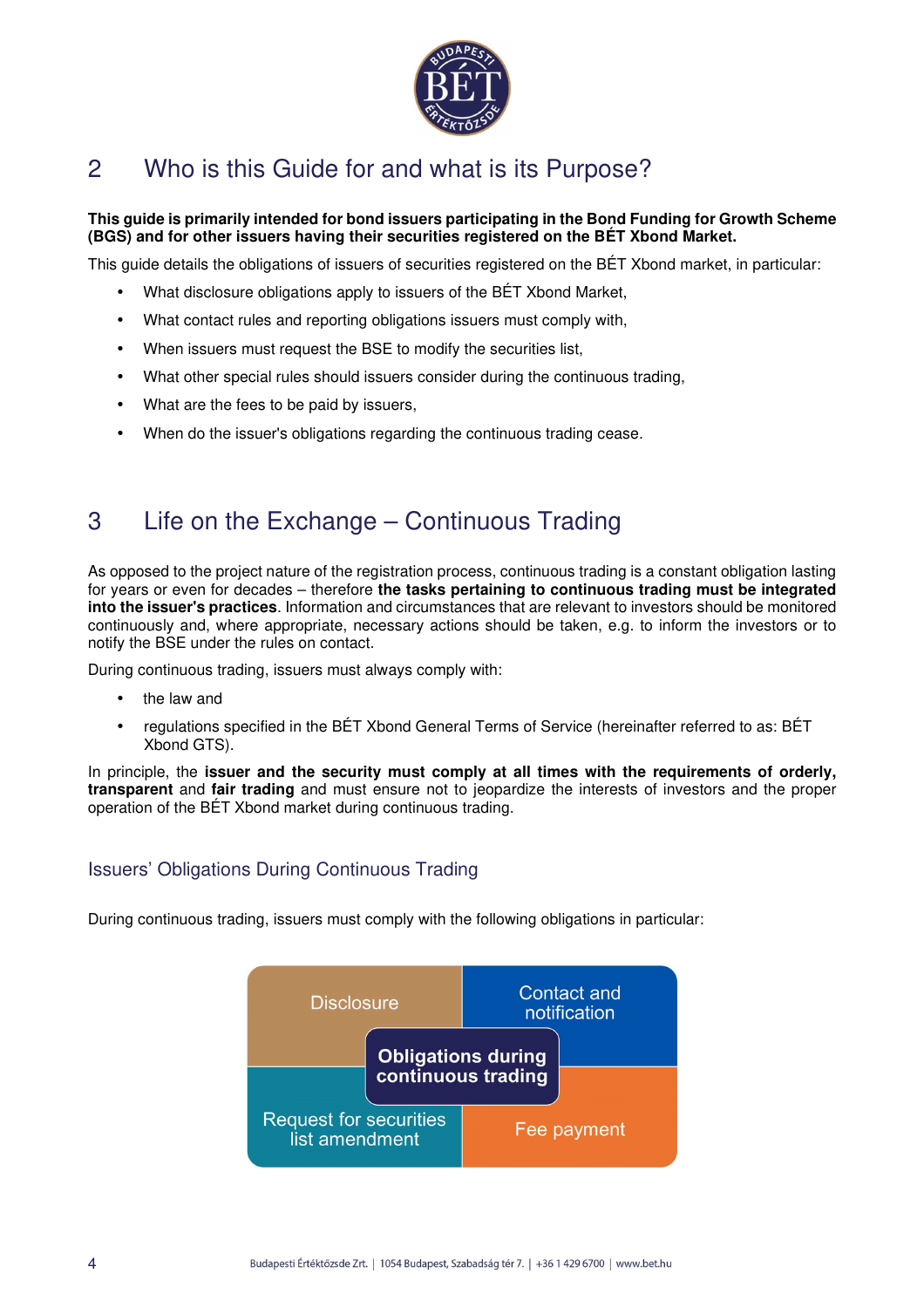

# 4 Disclosure Obligations

The information document or prospectus prepared for the registration of bonds on BÉT Xbond a snapshot on the issuer's activities, markets, assets, and business prospects, which are subject to change. Therefore, **issuers must inform the public periodically and continuously** to provide investors with the information needed to make their decisions, thus ensuring that transparent and fair stock exchange trading is maintained.

The principle of the information obligation is to inform investors in a **non-discriminatory, fast-access, freeof-charge** manner and **as soon as possible**, through the appropriate communication channels.

**The obligation to provide information also applies to issuers operating in a private form (as a limited liability company or a private company limited by shares)**, given that the bonds issued in the BGS program are registered on the BÉT Xbond Market (or the BSE regulated market) as a public market.

The main Elements of the Disclosure Obligations on the BÉT Xbond Market are:



The issuer must comply with its obligation to **provide information from the first trading day**, with the exception of **disclosing inside information subject to MAR,** which is obligatory for the issuer **from the submission of the registration application**.

The **issuer is solely responsible for all its disclosures** and for **the content and presentation** of the information. The issuer shall not combine its disclosures with the marketing of its activities, especially with the disclosure of inside information.

If the issuer provides information incompliant with the applicable regulations, it shall be liable for the consequences thereof.

# 4.1 Regular Disclosure, Disclosing Financial Statements

Subject to the BÉT Xbond GTS, the issuer must disclose:

- the **annual account** according to the Account Act
- and the related **auditor's report**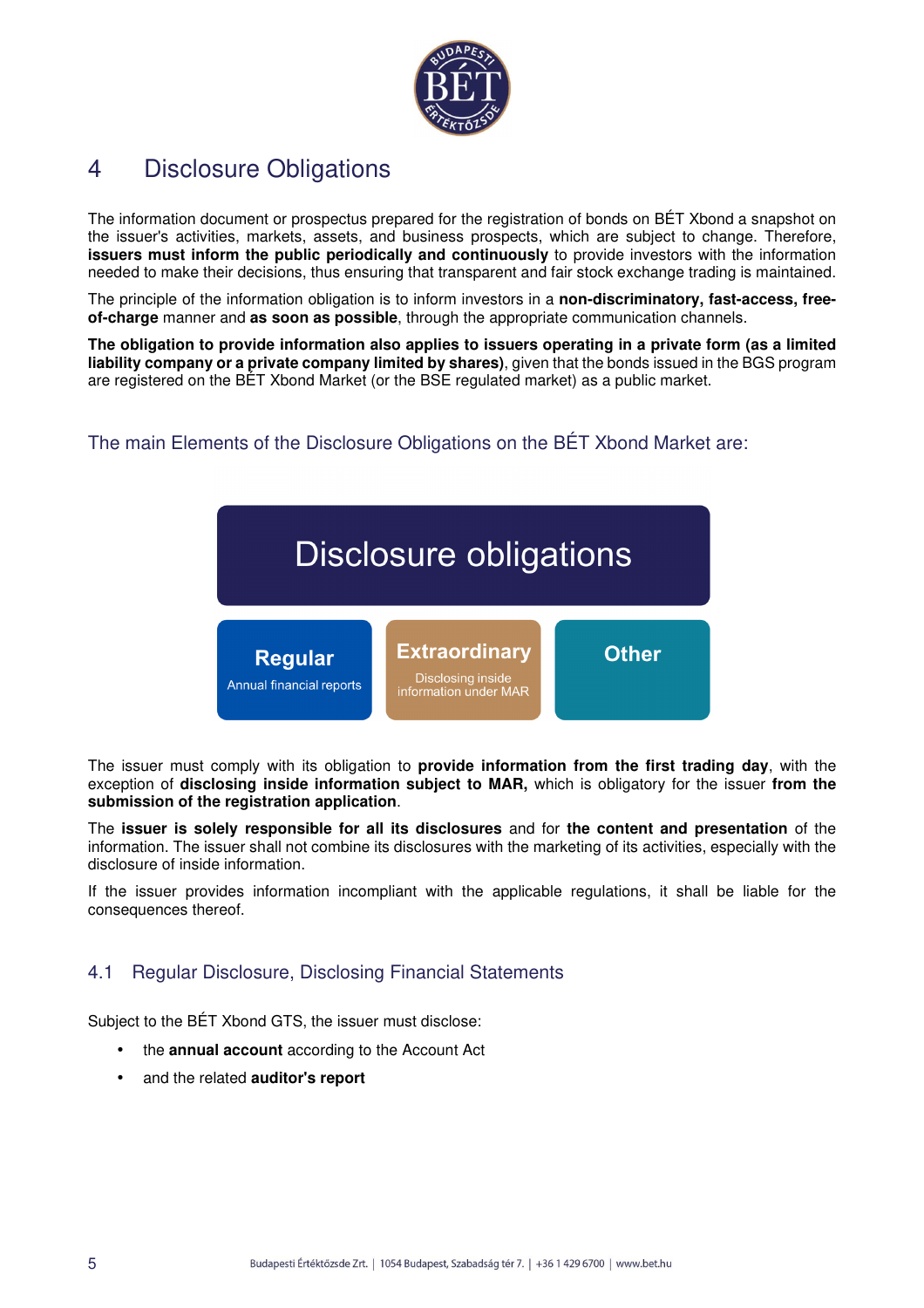

as regular information obligation within the deadline stipulated in the Accounting Act**<sup>1</sup>** (disclosing the annual report is not mandatory). If the issuer shall prepare a consolidated annual account, the above information must be disclosed regarding the consolidated annual account as well.

The issuer may also meet its obligation by disclosing the annual account prepared in accordance with IFRS.

### **BSE does not impose any additional regular information obligations on the issuers beyond the above.**

The minimum content requirements of the annual report are determined by the Accounting Act.

Subject to the Accounting Act, simplified annual reports are not acceptable as annual reports.

### 4.2 Extraordinary Disclosure, Disclosing Obligations of Inside Information According to MAR

Proper handling of inside information is a top priority in the European Union's capital markets. The Market Abuse Regulation (MAR) is applicable directly and uniformly to all public markets in the EU, including BÉT Xbond.

The issuer is required to comply with its disclosure obligations by disclosing inside information under and according to MAR; inside information shall also be disclosed at the places of publication referred to in Section 4.5 of this guide.

MNB (Magyar Nemzeti Bank or Central Bank of Hungary) has the supervisory power to monitor the compliance with the regulations of MAR, in particular, the disclosure of inside information.

According to the BÉT Xbond GTS, **the applicable extraordinary information obligations on BÉT Xbond are identical to the disclosure obligations of inside information under MAR**, BSE does not impose any additional regular information obligations beyond the above.

Hereunder is a summary of issuers' obligations under MAR. It should be emphasized that **this summary is not exhaustive and cannot replace the study of MAR and related legislation, the guidelines of the European Securities and Markets Authority (Q&A) and the expectations of MNB**.

Recognizing and managing inside information is a key issue. In practice, this constitutes a significant task typically for equity issuers; nevertheless, the provisions of MAR also apply to bond issuers.

Therefore, all bond issuers present on the BÉT Xbond must establish processes in this regard to identify and properly handle inside information, for example, as follows:

<sup>&</sup>lt;sup>1</sup> The deadline for the deposit obligation is the end of the fifth month following the balance sheet date in the case of individual annual accounts and the end of the sixth month following the balance sheet date in the case of consolidated accounts.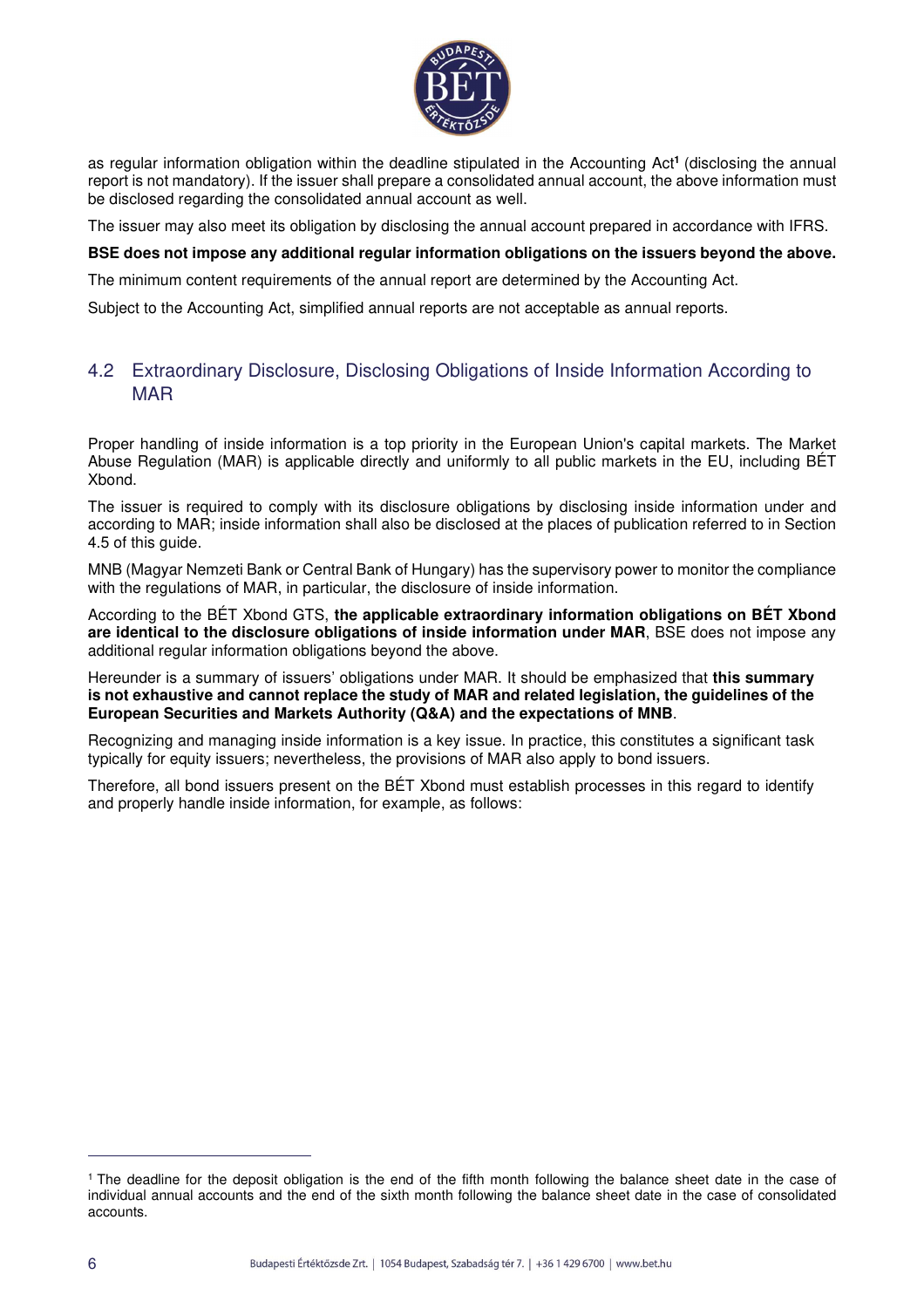



# Inside Information

**Inside information** is the key definition of MAR, which means: **information of a precise nature**, which relates to the issuer or to the securities, and **which, if it were made public, would be likely to have a significant effect on the prices of those securities**. The effect on the prices of securities shall be deemed significant if **a reasonable investor would be likely to use it as part of the basis of his or her investment decisions**. Information is of a **precise nature** if it indicates a set of circumstances which exists or which may reasonably be expected to come into existence, or an event which has occurred or which may reasonably be expected to occur, where it is specific enough to enable a conclusion to be drawn as to the possible effect of that set of circumstances or event on the prices of bonds.

As to which information qualifies as inside information regarding a BÉT Xbond bond issuer, it can be decided by the characteristics of the issuer and all the circumstances specific to the case. In the absence of a specific case, only an illustrative list can be provided of such circumstances. Although it does not apply to BÉT Xbond issuers, the 24/2008 PM Decree may provide guidance, as its Annex 4 Section 1 and – regarding bond issuers – Section 3 contain certain cases which also meet the above definition of inside information (i.e.: they may have a significant effect on the price of the security). Thus, inside information may be, in particular, a change in credit rating, a significant change in risk factors, possible bankruptcy, liquidation proceedings, or any circumstance or decision that would result in a material change in the issuer's financial condition and its disclosure could have a significant effect on the bond price.

### Disclosure of Inside Information, Delaying the Disclosure

As a general rule regarding the disclosure of inside information, **the issuer shall inform the public as soon as possible of the inside information** that directly concerns that issuer (MAR Article 17 (1)).

**An issuer may choose not to disclose the inside information promptly and to delay the disclosure** to the public **provided that the issuer complies with the conditions regarding the delaying of disclosure** (MAR Article 17 (4)).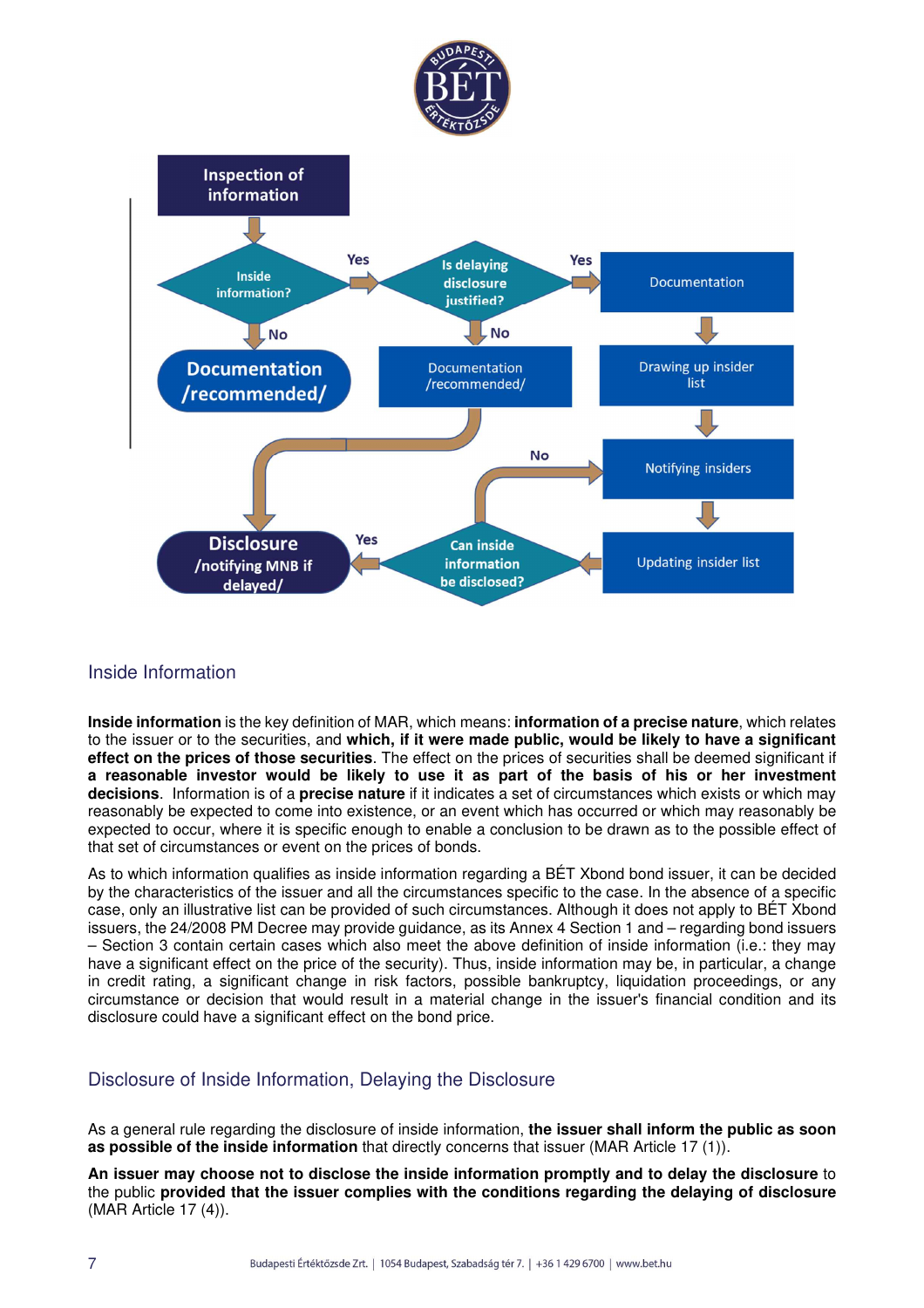![](_page_7_Picture_0.jpeg)

Detailed rules on the disclosure of inside information and the circumstances of the delay are stipulated in Commission Implementing Regulation (EU) 2016/1055.

In case of delaying the disclosure of inside information, the issuer shall draw up a **list** of all persons with access to the inside information (MAR Article 18).

The detailed rules for drawing up the insider list are contained in Commission Implementing Regulation (EU) 2016/347, which is supplemented by ESMA's guidelines.

In case of delaying the disclosure of the inside information, the issuer shall notify the MNB about delaying the disclosure immediately after the information is disclosed to the public and shall explain how the conditions of delaying the disclosure are met (MAR Article 17 (4)).

### Other Provisions of MAR

In addition to the above, during a new issuance of bonds, BET Xbond issuers should pay attention, if applicable, to polls (market sounding) (MAR Article 11), to the transactions of managers who directly or indirectly acquire bonds (MAR Article 19), and to other provisions of MAR.

Pursuant to Article 19 of MAR, persons discharging managerial responsibilities, as well as persons closely associated with them (in particular, the legal entities in which the manager provided by or is under the direct or indirect control of such persons), shall notify the issuer and the competent authority of all transactions with the issuer's bonds concluded by them.

Detailed rules for the notification of managers' transactions are contained in Commission Implementing Regulation (EU) 2016/523, supplemented by ESMA's guidelines.

### 4.3 Provision of Other Information

Provision of other information includes disclosures that provide general information to investors about the issuer, their contact information and about the security, and do not constitute regular or inside information.

#### **The issuer shall inform the public in one trading day of:**

- changes in the contact details of the issuer and in the person of the employee or representative responsible of investor relations;
- admission to trading its securities on another multilateral trading platform or regulated market;
- the interest rate set for the next interest period of floating rate debt securities on the day of setting the interest rate, or at the latest by 3 pm on the trading day before the start of the interest period, of which the BSE must be informed by filling in and sending the specified form.

#### **The public shall be informed within one day of the decision or 15 days before the date of effect of:<sup>2</sup>**

- the repayment, redemption and last interest payment concerning the listed securities, as well as the possible non-fulfillment of the above and the reasons thereof (if it does not qualify as inside information);
- the exercise of redemption, conversion, subscription or cancellation rights in respect of the securities;
- Changes in the rights of securities, including changes in the terms and conditions of such securities, which may indirectly affect these rights and which result primarily from changes in credit terms or interest rates.

<sup>&</sup>lt;sup>2</sup> According to the new version of the BÉT Xbond GTS entering into force shortly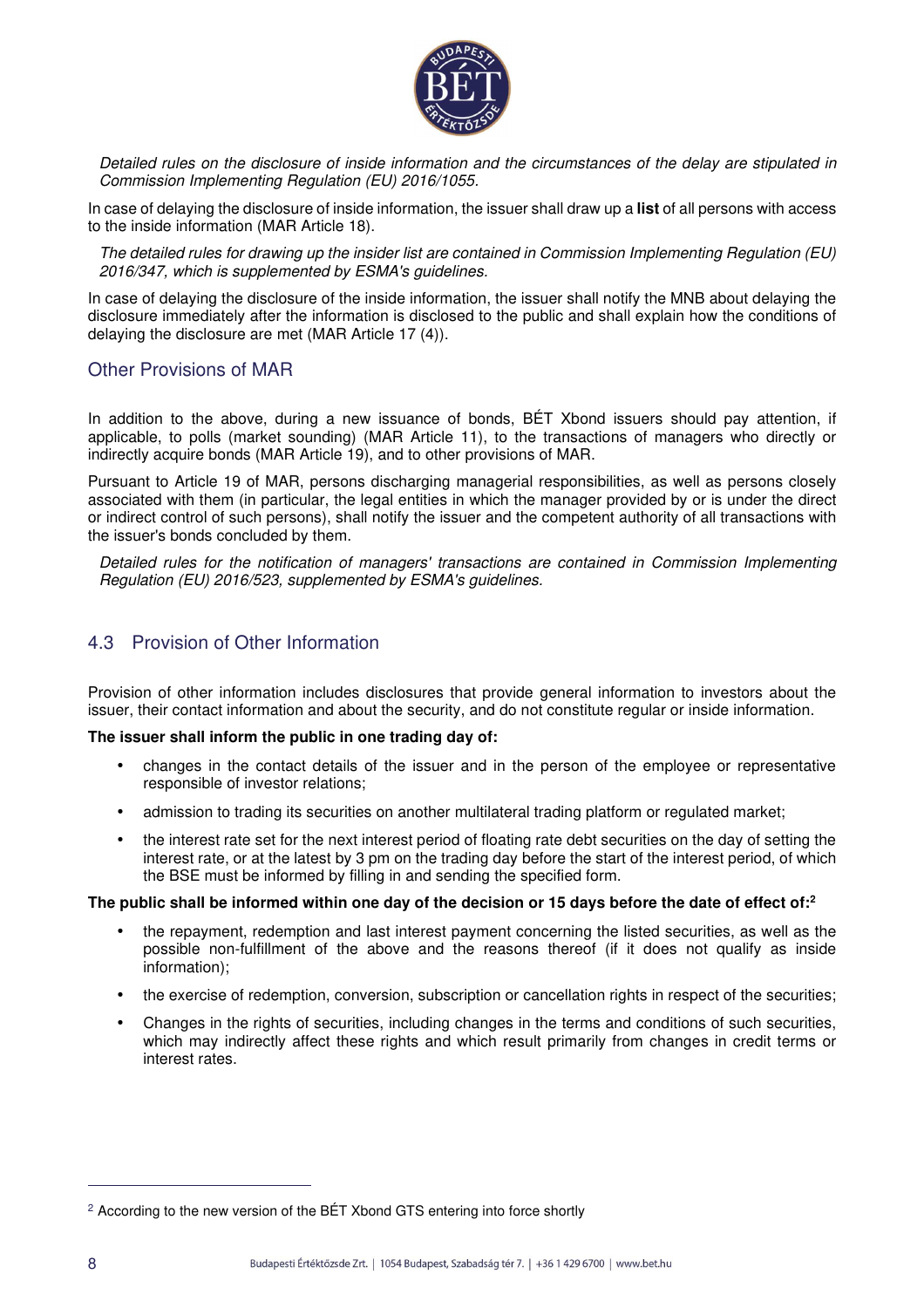![](_page_8_Picture_0.jpeg)

### 4.5 Language

The issuers of the bonds may choose which of the languages generally accepted by MNB, i.e. Hungarian and/or English, they wish to use to fulfill their information obligations. Naturally, any issuer may choose to disclose their publications in both languages on a voluntary basis; however, it must then be applied to all disclosures.

### **Prior to BÉT Xbond registration, the issuer must publish the language in which it intends to make its disclosures.**

### 4.6 Places of Disclosure

In the case of the BÉT Xbond, the places of disclosure are listed in Section 18.1 of Book II of the GTS, according to which:

- all disclosures must be sent to the officially designated information storage system (OAM), i. e. www.kozzetetelek.mnb.hu, operated by the MNB in Hungary;
- the issuer must publish them on its own website;
- they must be sent to the KIBINFO system operated by the BSE.

|                                                                                                                                                                                                       | <b>KIBOCSÁTÓI HÍREK</b>                                                                | $C$ Keresés                           |                                    |                                                                                                       |
|-------------------------------------------------------------------------------------------------------------------------------------------------------------------------------------------------------|----------------------------------------------------------------------------------------|---------------------------------------|------------------------------------|-------------------------------------------------------------------------------------------------------|
| KÖZZÉTÉTELEK.HU                                                                                                                                                                                       | OTP Bank Nyrt.<br>Vezetői feladatokat ellátó személy tranzakciója                      | 2019. dec. 06. 08:06                  |                                    | <b>BÉT KIBINFO</b><br>C Language/Nyelv -<br>Welcome to KIBINFO! KIBINFO is an application that serves |
| M TÖKEPIACI KÖZZÉTÉTELEK 2                                                                                                                                                                            | Magyar Telekom Nyrt.<br>A Magyar Telekom módosítja irányítási struktúráját             | 2019, dec. 06, 08:00                  | <b>BÉT50</b>                       | the disclosure of issuer and Exchange information on the<br>stock exchange.<br>A Login via BSE portal |
| A tőkeplaci szolgáltatók, intézmények, értékpapír- kibocsátók jogszabályi<br>előírások alapján a vonatkozó közzétételeiket az MNB által üzemeltetett<br>közzétételi rendszeren teszik hozzáférhetővé. | Magyar Telekom Nyrt.<br>Változás a Magyar Telekom felsővezetésében                     | 2019, dec. 06, 08:00                  | KIADVÁNY 2019<br>تأكلوا<br>Ō.<br>⇒ |                                                                                                       |
| $\odot$<br><b>NYILVÁNOS ÉRTÉKPAPÍR KIBOCSÁTÓ</b>                                                                                                                                                      | FuturAqua Nyrt.<br>Tulajdonosi struktúra                                               | 2019, dec. 05, 19:48                  |                                    |                                                                                                       |
| FELÜGYELT TÖKEPIACI INTÉZMÉNYEK<br>$\circ$<br>SHORT SELLING UGYLETEK ADATAI<br>$\odot$                                                                                                                | FuturAqua Nyrt.<br>Tulajdonosi bejelentések - bennfentes személyek részvénytranzakciói | 2019, dec. 05, 19:46<br>$\frac{6}{1}$ |                                    |                                                                                                       |
| ZÁRTKÖRÜ ÉRTÉKPAPÍR KIBOCSÁTÓK                                                                                                                                                                        |                                                                                        | További kibocsátói hírek >            |                                    | Issuer's website                                                                                      |
|                                                                                                                                                                                                       |                                                                                        |                                       |                                    |                                                                                                       |

While fulfilling its disclosure obligations, the issuer must also comply with the provisions of:

- Resolution No. 300/2019 of the CEO of the Budapest Stock Exchange Ltd., i. e. the Publication Guide;
- the KIBINFO Users Manual;
- the Commission Implementing Regulation (EU) 2016/1055 when fulfilling inside information disclosure or disclosure on own website.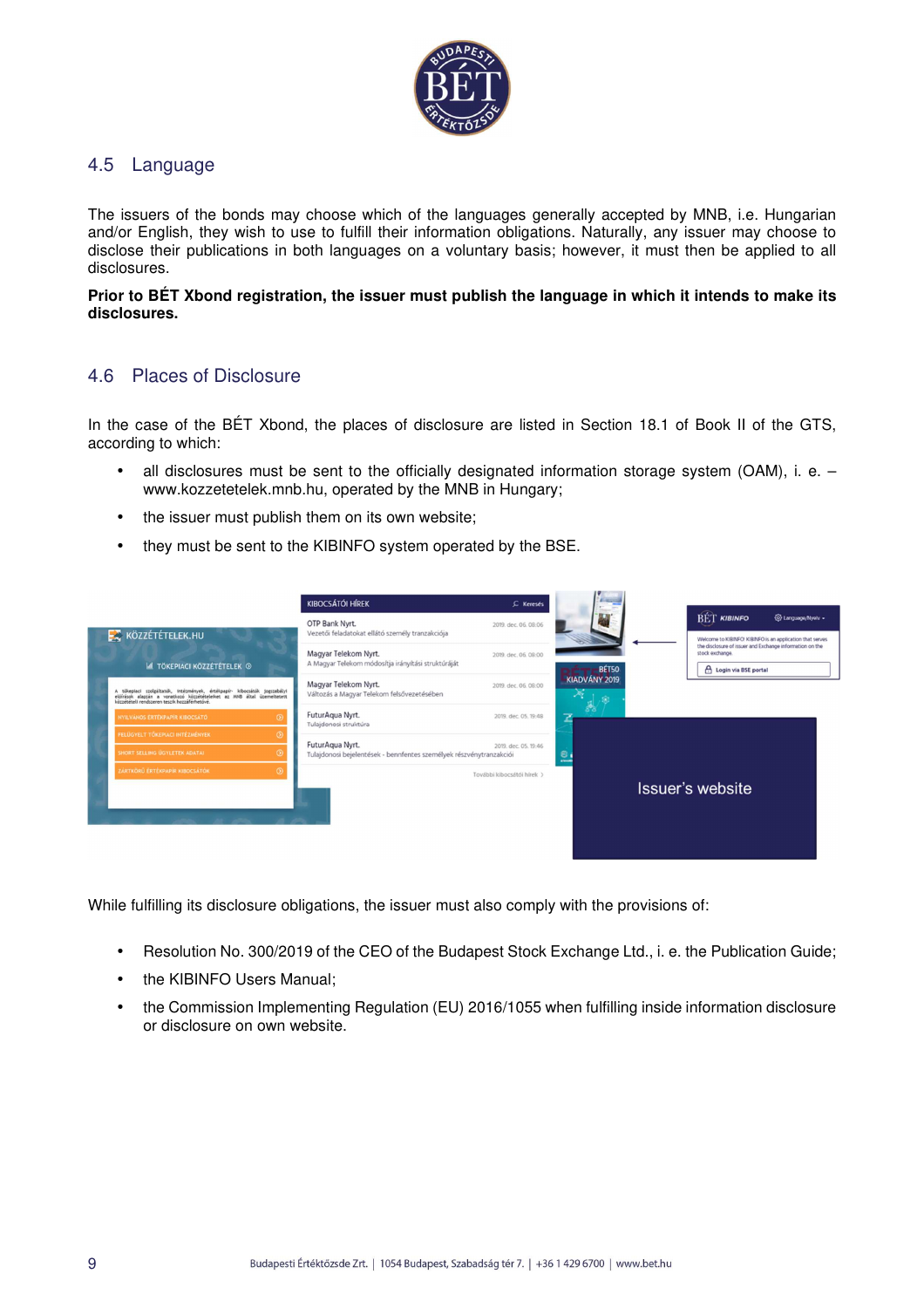![](_page_9_Picture_0.jpeg)

# 4.8 Disclosure Obligation on the BÉT Xbond – Summary

| <b>Disclosure obligations</b>                        | <b>BÉT Xbond</b>                                                                                                                                     |
|------------------------------------------------------|------------------------------------------------------------------------------------------------------------------------------------------------------|
| <b>Regular information (financial</b><br>statements) | Annual account and auditor's report according to the<br><b>Accounting Act</b><br>Usually 31 May, consolidated account: 30 June                       |
| <b>Extraordinary information</b>                     | No special or additional rules on BET Xbond GTS                                                                                                      |
| <b>Disclosing inside information (MAR)</b>           | All information that might have a significant effect on the<br>prices of the securities according to MAR.<br>Monitored by the supervisory authority! |
| <b>Other information</b>                             | Contacts, change of investor relations contact,<br>repayment, redemption change in rights, next interest<br>rate of a floating rate bond             |
| Language                                             | Language accepted by the supervision: English,<br>Hungarian                                                                                          |
| <b>Places of publication</b>                         | MNB information storage system<br>www.kozzetetelek.mnb.hu<br>Issuer's own website<br><b>BSE KIBINFO system</b>                                       |

# 5 Contact and Reporting Obligations

The issuer must ensure to meet the conditions of contact stipulated in the BÉT Xbond GTS regarding the personal and material requirements and to notify the BSE of any changes thereof in order for the registered security to meet the expectations of orderly, transparent and fair trading.

# Contact with the Exchange

- **The issuer must appoint at least one person to maintain contact** with the BSE and investors. If the contact person or contact details change, the issuer must notify the Exchange and disclose this information.
- The issuer may send documents and notices to the Exchange by post, courier, fax or e-mail. In justified cases, the Exchange may request a signed original or electronically signed document – this applies, for example, to the documents regarding the procedures of the registration or securities list modification.
- **If BSE contacts the issuer, the issuer must reply generally within 8 trading days**. The Exchange may set a different deadline depending on the nature of the case.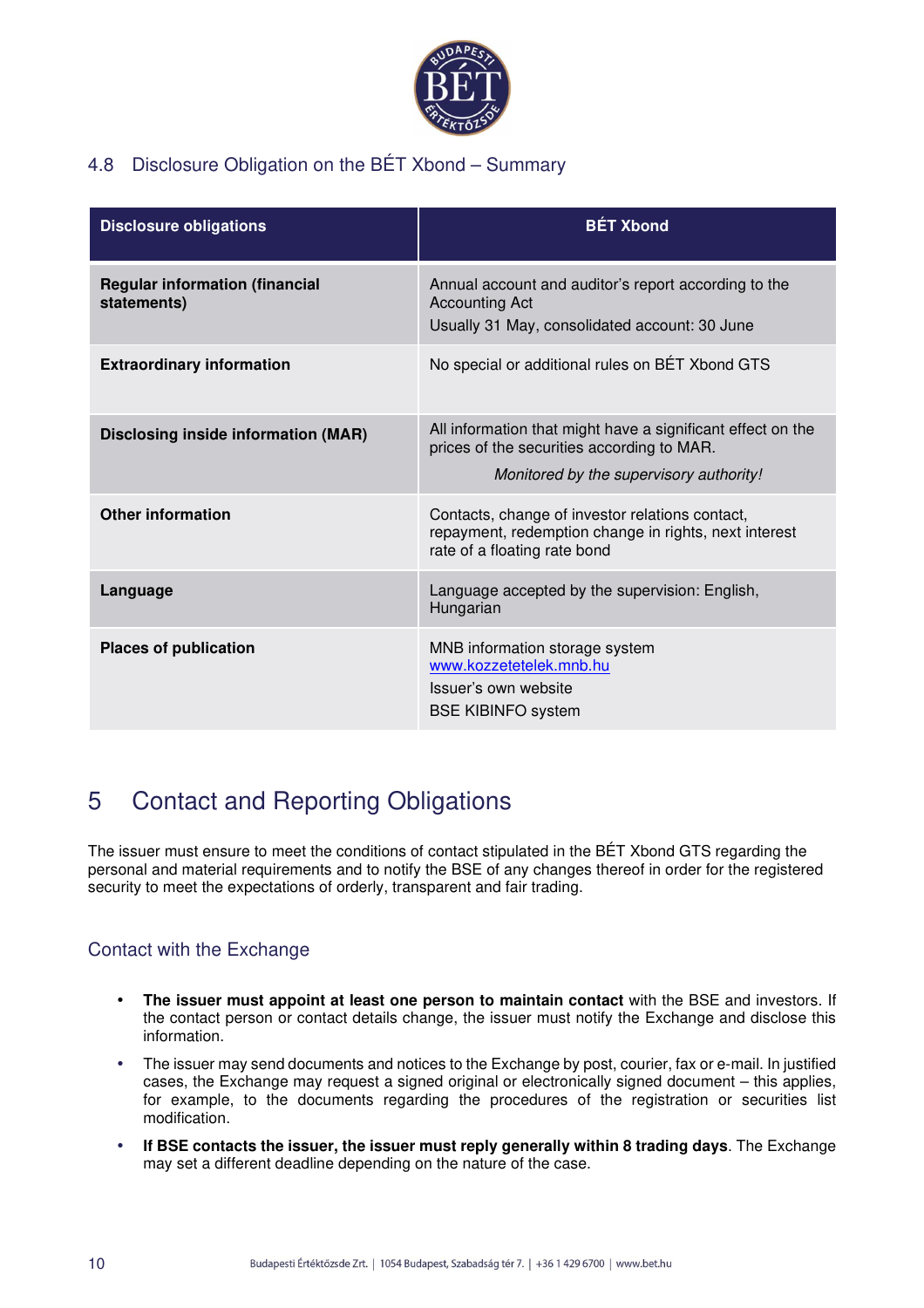![](_page_10_Picture_0.jpeg)

- On trading days, the issuer **must answer telephone calls made by BSE** on the phone number previously given by the issuer, and shall ensure to maintain the receipt of items sent to its mailing address.
- If the issuer is **unable to meet its obligations regarding continuous trading** for any reason, it shall **notify the Exchange** immediately.
- If the issuer holds a **press conference or media briefing**, it must invite the Exchange and send the press materials.

# 6 Obligation regarding the Request of Amending the Securities List

During continuous trading, the parameters of the listed security or the relevant data of the issuer are subject to change for several reasons. Three main cases are distinguished:

- subsequent issues;
- reducing the registered quantity;
- other.

**The issuer shall request the amendment of the securities list** immediately, but **not later than within 90 days** after the date of the occurrence (entry into force) of the circumstance giving rise to the change.

### 6.1 Subsequent issues

**If the issuer** issues new bonds bond belonging to the same series as its already registered securities, **it shall apply for the registration of the new bonds on the BÉT Xbond market**. This process is concluded under the rules of the **simplified registration procedure**.

In the case of subsequent issues, as a general rule, the condition for registration is the disclosure of an information document. However, no information document is required<sup>3</sup> – among others – **if the new bonds issued are less, over a period of 12 months, than 20 % of the number of securities already admitted to trading in the same registered securities series**.

### 6.2 Decrease in the Registered Quantity

If the quantity of registered securities **decreases**, the **issuer must initiate the amendment of the BÉT Xbond securities list**.

### 6.3 Other

If there is a change in the data of the bonds represented in the securities list (BÉT Xbond GTS Second Book, Section 2.2**), the issuer shall request from the BSE the amendment of the securities list** with respect to the modified data with the exception stipulated in Sections 5.1. and 5.2.

<sup>3</sup> Information document is not required for BÉT Xbond registration in the cases specified in Subparagraphs a) -i) of Paragraph (5) of Article 1 of Regulation (EU) 2017/1129.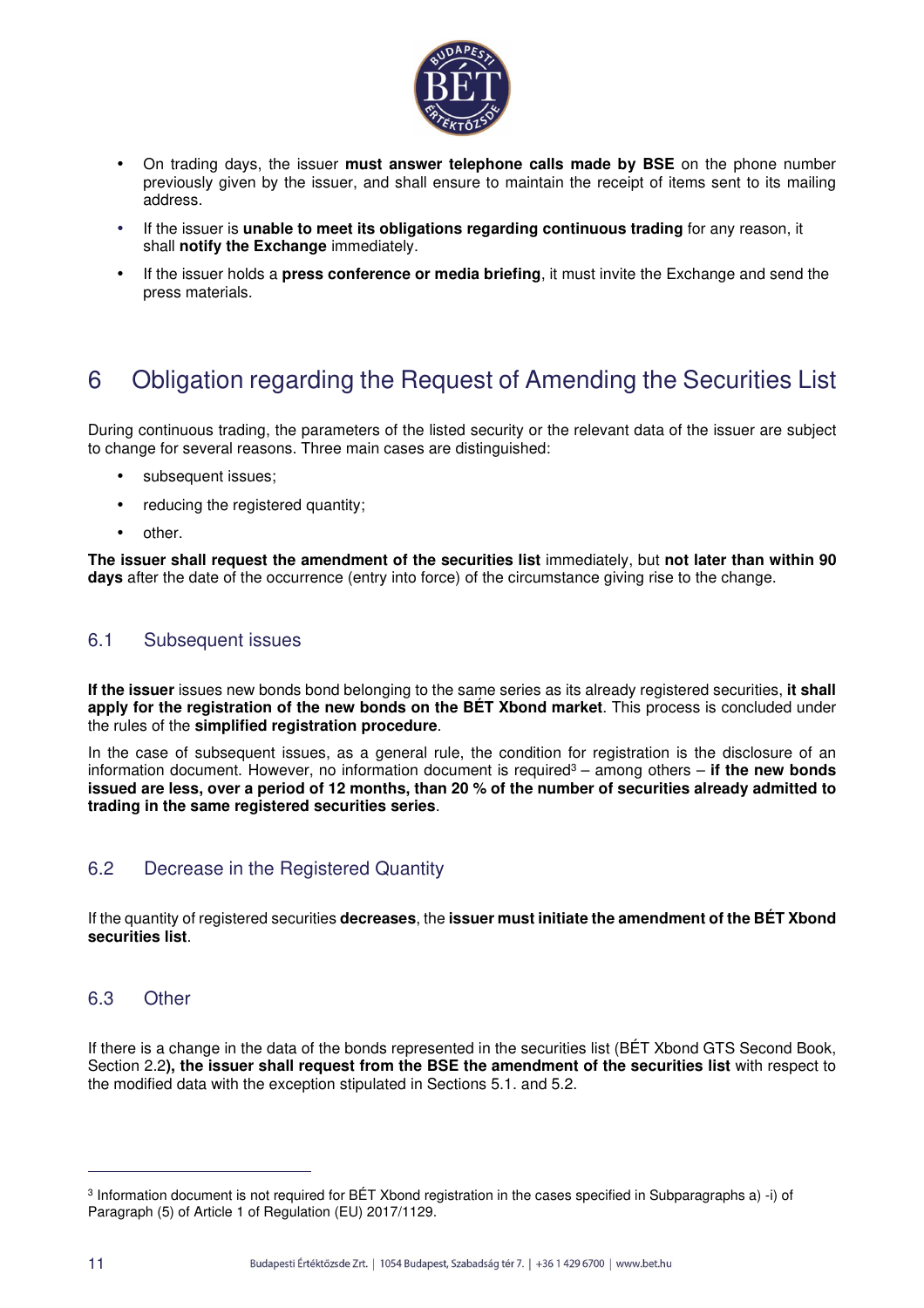![](_page_11_Picture_0.jpeg)

# 7 Continuous Trading Fees

The annual **continuous trading fee** of the bonds on the BÉT Xbond **is 0.01% of the total face value of the registered securities**.

**Discounts** on the continuous trading fee**:** 

- In case of an **issue program**, a discount of 50%;
- **"New market" discount** on BÉT Xbond in 2020: 50%.

### The **discounts can be combined**.

The continuous trading fees are determined **quarterly, retrospectively** equal to the time-proportionate annual fee.

Details of the fee payment are included in the Schedule of Fees of the BÉT Xbond Multilateral Trading Facility.

# 8 Sanctions

If the issuer fails to comply with the provisions of the BÉT Xbond GTS, BSE may impose the following sanctions on the issuer, based on a graduated approach and considering the severity of such violation:

- **Closed letter**: This is step "zero", BSE's informal, proactive tool, with which BSE privately notifies the issuer if it has committed a minor violation of the regulations.
- **Warning**: Applicable for minor violation of the regulations, e.g. shorter payment delays, which is disclosed on BSE's website.
- **Pecuniary Fine**: In case of a material or recurring breach of the regulations, BSE may impose a penalty of HUF 100,000 to HUF 5,000,000.
- **Suspension of trading**: BSE applies this sanction if the maintenance of trading may be detrimental to the interests of investors or jeopardize the orderly functioning of the market or ensuring the transparent and fair trading in the bond is uncertain.
- **Deregistration:** It is the most severe sanction meaning the deletion of the bond from the BÉT Xbond securities list. BSE applies this sanction in the case of a particularly serious, repeated violation of the rules, when the milder sanctions proved insufficient or if the security has been suspended for more than 6 months.

The BSE issuer sanctions are summarized in the figure below:

![](_page_11_Figure_17.jpeg)

In case of infringement on MAR regulations, MNB may impose sanctions stipulated in the Capital Market Act.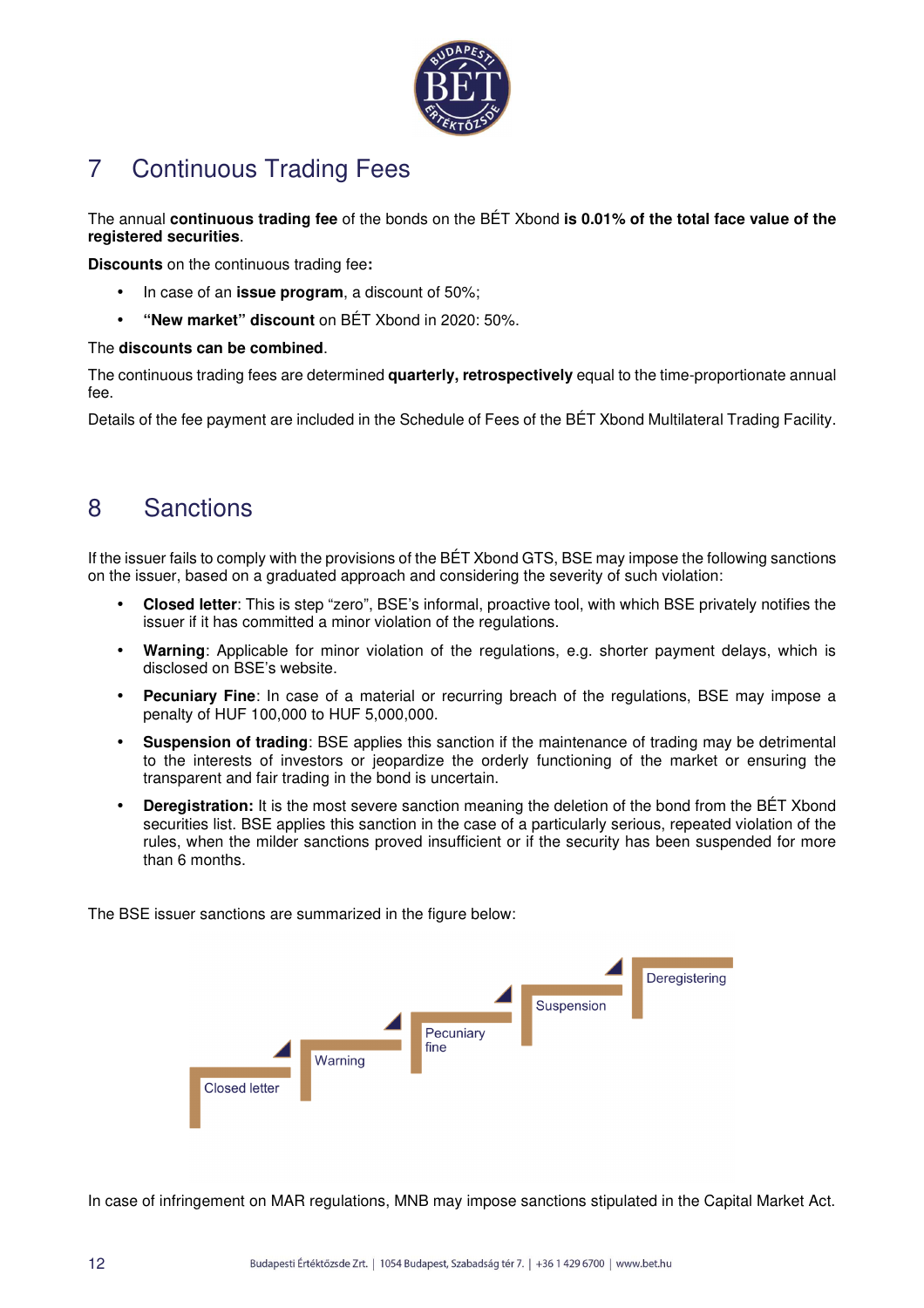![](_page_12_Picture_0.jpeg)

# 9 Hungarian and EU Legislation, BSE Regulations, Guidelines

### Hungarian Legislation

### • **Act CXX of 2001** on the Capital Market

https://net.jogtar.hu/jogszabaly?docid=A0100120.tv&dbnum=62&getdoc=1

• **24/2008. (VIII. 15.) Decree of the Minister of Finance** on the Detailed Rules of the Disclosure Obligation related to Publicly Traded Securities

https://net.jogtar.hu/jogszabaly?docid=a0800024.pm

### • **Accounting Act: Act C of 2000 on accounting**

https://net.jogtar.hu/jogszabaly?docid=A0000100.tv&dbnum=62&getdoc=1

### EU Legislation

• **MAR**

Regulation (EU) No 596/2014 of the European Parliament and of the Council of 16 April 2014 on market abuse (market abuse regulation) and repealing Directive 2003/6/EC of the European Parliament and of the Council and Commission Directives 2003/124/EC, 2003/125/EC and 2004/72/EC

https://eur-lex.europa.eu/legal-content/EN/TXT/PDF/?uri=CELEX:32014R0596&from=EN

#### • **MAR 2016/347 ITS**

COMMISSION IMPLEMENTING REGULATION (EU) 2016/347 of 10 March 2016 laying down implementing technical standards with regard to the precise format of insider lists and for updating insider lists in accordance with Regulation (EU) No 596/2014 of the European Parliament and of the Council

https://eur-lex.europa.eu/legal-content/EN/TXT/PDF/?uri=CELEX:32016R0347&from=HU

#### • **MAR 2016/1055 ITS**

COMMISSION IMPLEMENTING REGULATION (EU) 2016/1055 of 29 June 2016 laying down implementing technical standards with regard to the technical means for appropriate public disclosure of inside information and for delaying the public disclosure of inside information in accordance with Regulation (EU) No 596/2014 of the European Parliament and of the Council

https://eur-lex.europa.eu/legal-content/EN/TXT/PDF/?uri=CELEX:32016R1055&from=EN

#### • **MAR 2016/523 ITS**

COMMISSION IMPLEMENTING REGULATION (EU) 2016/523 of 10 March 2016 laying down implementing technical standards with regard to the format and template for notification and public disclosure of managers' transactions in accordance with Regulation (EU) No 596/2014 of the European Parliament and of the Council

https://eur-lex.europa.eu/legal-content/EN/TXT/PDF/?uri=CELEX:32016R0523&from=EN

#### • **MAR 2016/960 RTS**

COMMISSION DELEGATED REGULATION (EU) 2016/960 of 17 May 2016 supplementing Regulation (EU) No 596/2014 of the European Parliament and of the Council with regard to regulatory technical standards for the appropriate arrangements, systems and procedures for disclosing market participants conducting market soundings

https://eur-lex.europa.eu/legal-content/EN/TXT/PDF/?uri=CELEX:32016R0960&from=GA

#### • **MAR 2016/959 ITS**

COMMISSION IMPLEMENTING REGULATION (EU) 2016/959 of 17 May 2016 laying down implementing technical standards for market soundings with regard to the systems and notification templates to be used by disclosing market participants and the format of the records in accordance with Regulation (EU) No 596/2014 of the European Parliament and of the Council

#### https://eur-lex.europa.eu/legal-content/EN/TXT/PDF/?uri=CELEX:32016R0959&from=EN

#### • **MAR 2016/522 RTS** (Articles 7 and 10)

COMMISSION DELEGATED REGULATION (EU) 2016/522 of 17 December 2015 supplementing Regulation (EU) No 596/2014 of the European Parliament and of the Council as regards an exemption for certain third countries public bodies and central banks, the indicators of market manipulation, the disclosure thresholds, the competent authority for notifications of delays, the permission for trading during closed periods and types of notifiable managers' transactions

https://eur-lex.europa.eu/legal-content/EN/TXT/PDF/?uri=CELEX:32016R0522&from=EN

#### • **ESMA (European Securities and Markets Authority) guidelines regarding MAR**

https://www.esma.europa.eu/regulation/trading/market-abuse

BSE Rules